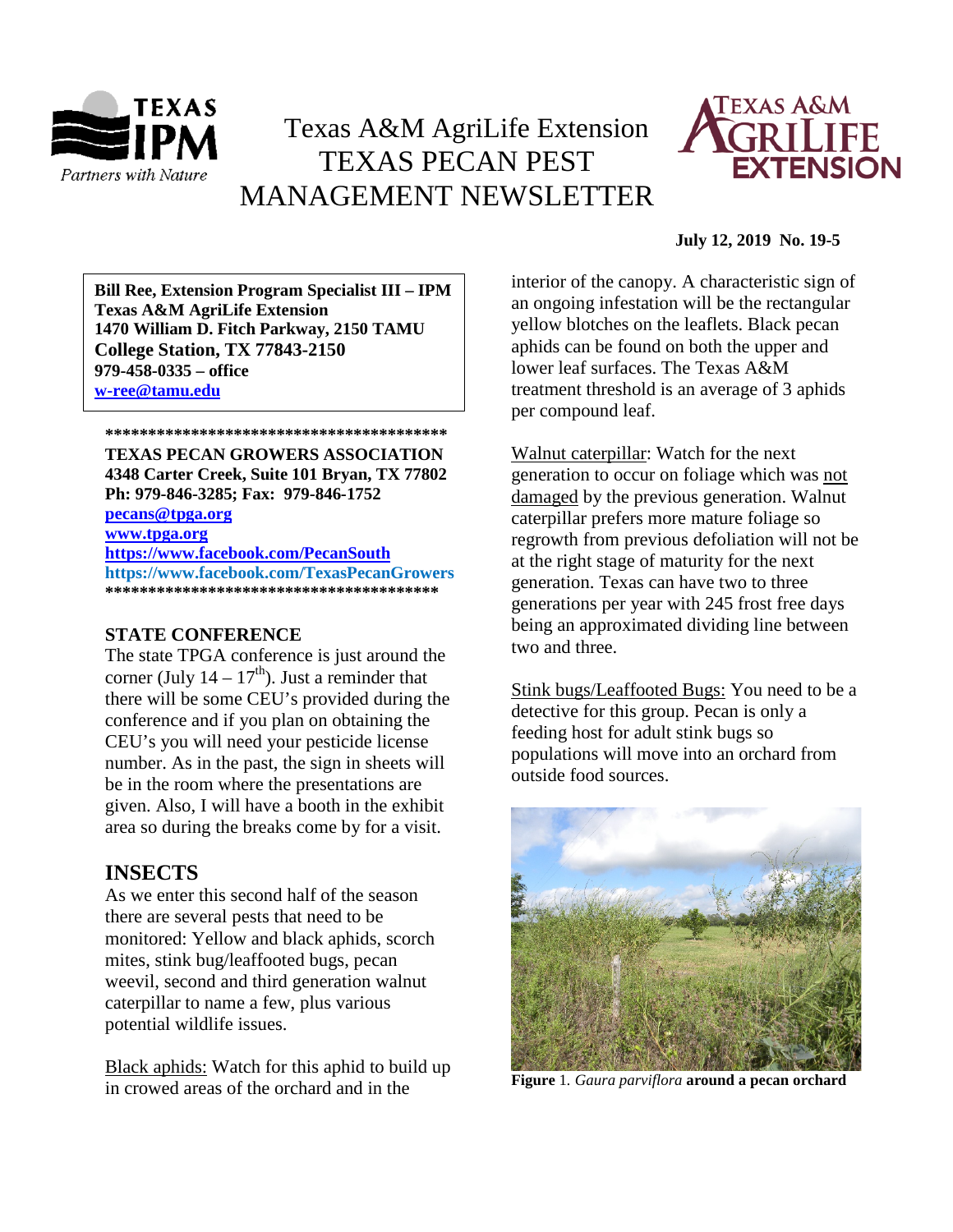One of my favorite weeds to monitor and collect stink bugs and leaffooted bugs is *Gaura parviflora* shown in the picture above. Brown stink bugs and the leaffooted bug *Leptoglosssus phyllopus* are common on this weed.

The biggest threat from these insects is when the pecans are in the water stage but feeding can occur after shuck split.

#### Pecan Leaf Scorch Mite

I have a lot of respect for mites. The best defense against mites is to recognize a problem before it gets out of hand. Mites tend to like hot dry dust conditions so I like to check trees near the dirt roads and turn rows.



Damage is characterized by a bronzing or browning along the central leaf vein as shown in the picture. Also, mites can be easily seen with the aid of a 10x loop. Recommended miticides can be found at the end of this letter.

#### Hickory Shuckworm

Treatments for HSW start when pecans reach the half-shell hardening stage. For early maturing cultivars such as Pawnee, Kanza, Mandan this can occur in late July.

We do not have treatment thresholds for HSW so applications are made on the fact that there

was a problem the previous season. Recommended products are the same products recommended for pecan nut casebearer.

### Pecan Weevil

The map below shows our most current distribution map for pecan weevil. If you feel that you have weevil and your county is not shown on the map please let me know.



# **CROP PREDICTION**

Ben Littlepage Memorial Pecan Gussetimate Tri-State meeting June 21, New Roads, LA

# Million/lbs

| Alabama      | 1.5   |
|--------------|-------|
| Arizona      | 30.0  |
| Arkansas     | 1.5   |
| California   | 4.5   |
| FL, NC, SC   | 2.5   |
| Georgia      | 62.0  |
| KS, MO       | 3.0   |
| Mississippi  | 4.0   |
| Louisiana    | 8.0   |
| New Mexico   | 85.0  |
| Oklahoma     | 28.0  |
| Texas        | 36.0  |
| <b>Total</b> | 266.0 |